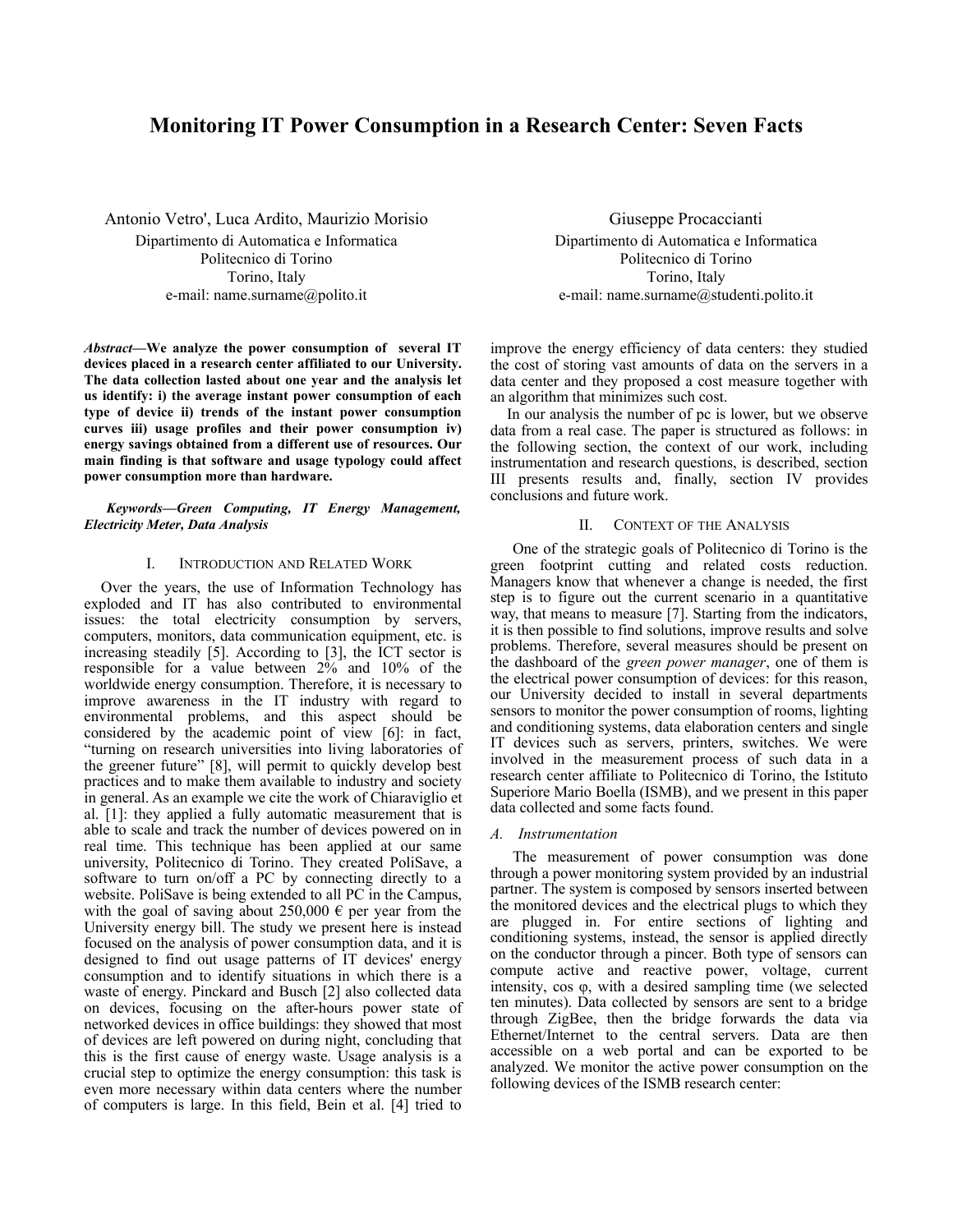- Three distinct servers:
	- Server 1 (from  $22<sup>nd</sup>$  April 2010 to  $23<sup>rd</sup>$ November 2010)
	- Server 2 (from  $22<sup>nd</sup>$  April 2010 to  $23<sup>rd</sup>$ November 2010)
	- Server 3 (from  $7<sup>th</sup>$  May 2010 to  $23<sup>rd</sup>$ November 2010)
- A printer (from  $5<sup>th</sup>$  March 2010 to  $23<sup>rd</sup>$  November 2010)
- The conditioning system "CED1", that is cooling the room where Server 1 and 2 are located (from 23rd November 2009 to 23rd November 2010)
- The lighting system in Server 3 Room (from  $24<sup>th</sup>$ ) November 2009 to 23rd November 2010)

We list in Table I the characteristics of the three servers. Server 1 and Server 2 are both used as web servers: they host web sites of research projects, where researchers share documents and files. Server 3 instead is used both as web server and to perform graphical operations. The printer is HP Laserjet P3005dn , with an operational power supply of 600W and standby consumption of 9W. Unfortunately we do not have information on the conditioning and lighting system. Finally, we define "instant power consumption" the average power consumption consumed in the sampling unit time (ten minutes).

# *B. Research questions*

Eight different research questions drive data analysis. Firstly we have a group of questions (*Overview*) that is very general, and aims at discovering what is the actual average instant power consumption of the equipment in the ISMB research center, that we suppose being the typical equipment of similar centers. Overview questions are listed below:

- 1. What is the average instant power consumption of the servers in the last year?
- 2. What is the average instant power consumption of the printer in the last year?
- 3. What is the average instant power consumption of the other equipment (light, conditioning)?

After that, we focus our analysis on the power consumption of servers, because we can reduce their consumption only understanding how and how much they consume. The first question that is raised up is whether the power consumption of the three servers is the same or not:

4. Are there differences between the servers instant power consumptions?

Assuming, from the exploratory data analysis, that the power consumption in the studied context is not following any well-known distribution, we answer question 5

performing the Wilcoxon Two Sample test [9]. The difference we try to find with this question is an inter-server difference: the next step is to explore the aspects related to the progress of the single servers' power consumptions. Initially, we investigate whether the power consumption is homogeneous or variant:

5. Are there any peaks in instant power consumption or is it homogeneous? If so, how long do they last? Are they relevant, in terms of power values?

We answer to this question in a qualitative way, *i.e.* plotting for each server 2 different graphs: the power consumption over time and the estimated probability density. The first plot let us identify the presence of peaks and trends in the observed time window, whilst the latter permits to see if power consumption accumulated by peaks is relevant, looking to the frequency of the values associated to the peaks. Peaks represent a rapid growth or decrease, or deviations from a normal behavior. However, a server could have several behaviors in terms of power consumption, associated for example to a different load or a particular software or hardware configuration. Therefore the scope of the next question is to understand the existence of different power consumption "behaviors", that we call "profiles".

6. Can we identify different usage profiles (e.g. active/standby)?

We perform a cluster analysis to answer question 7. We use the K-Means algorithm [10] and the bivariate plots, obtained through normalization and rescaling of the variables (watt-time couples). The selected clustering algorithm aims to group and find aggregations of data around certain values called "centers", which could point out different power consumption "profiles" and relationships between the variables (for instance, a typical profile in common computers is the standby profile).

TABLE I. SERVERS' TECHNICAL CHARACTERISTICS

|                                | Server 1                                                   | Server 2                                          | Server 3                                                                   |  |  |
|--------------------------------|------------------------------------------------------------|---------------------------------------------------|----------------------------------------------------------------------------|--|--|
| <b>Type</b>                    | Dell PE $r300$                                             | <b>Dell PE1950</b><br>Ш                           | Dell<br>Precision<br>T5400                                                 |  |  |
| <b>RAM</b>                     | 8 GB DDR 2                                                 | 4 GB                                              | 4 GB                                                                       |  |  |
| Proc                           | Quad Core Xeon<br>X5460<br>3.16 GHz 64 bits                | <b>Ouad Core Xeon</b><br>E5410 2.33GHZ<br>32 bits | Dual Core Xeon<br>5200<br>2.49 GHz 64 bits                                 |  |  |
| <b>Power supply</b>            | 400 W                                                      | 670 W                                             | 875 W                                                                      |  |  |
| <b>Operating</b><br>system     | Windows Server<br>2003<br>R <sub>2</sub><br>Enterprise X64 | Ubuntu<br>$2.6.24-$<br>19-server                  | i)Windows Server<br>2008<br>10.04<br>ii)Ubuntu<br>Server<br>iii)Windows XP |  |  |
| <b>Energy</b><br>certification | N <sub>O</sub>                                             | NO                                                | Energy Star 4.0                                                            |  |  |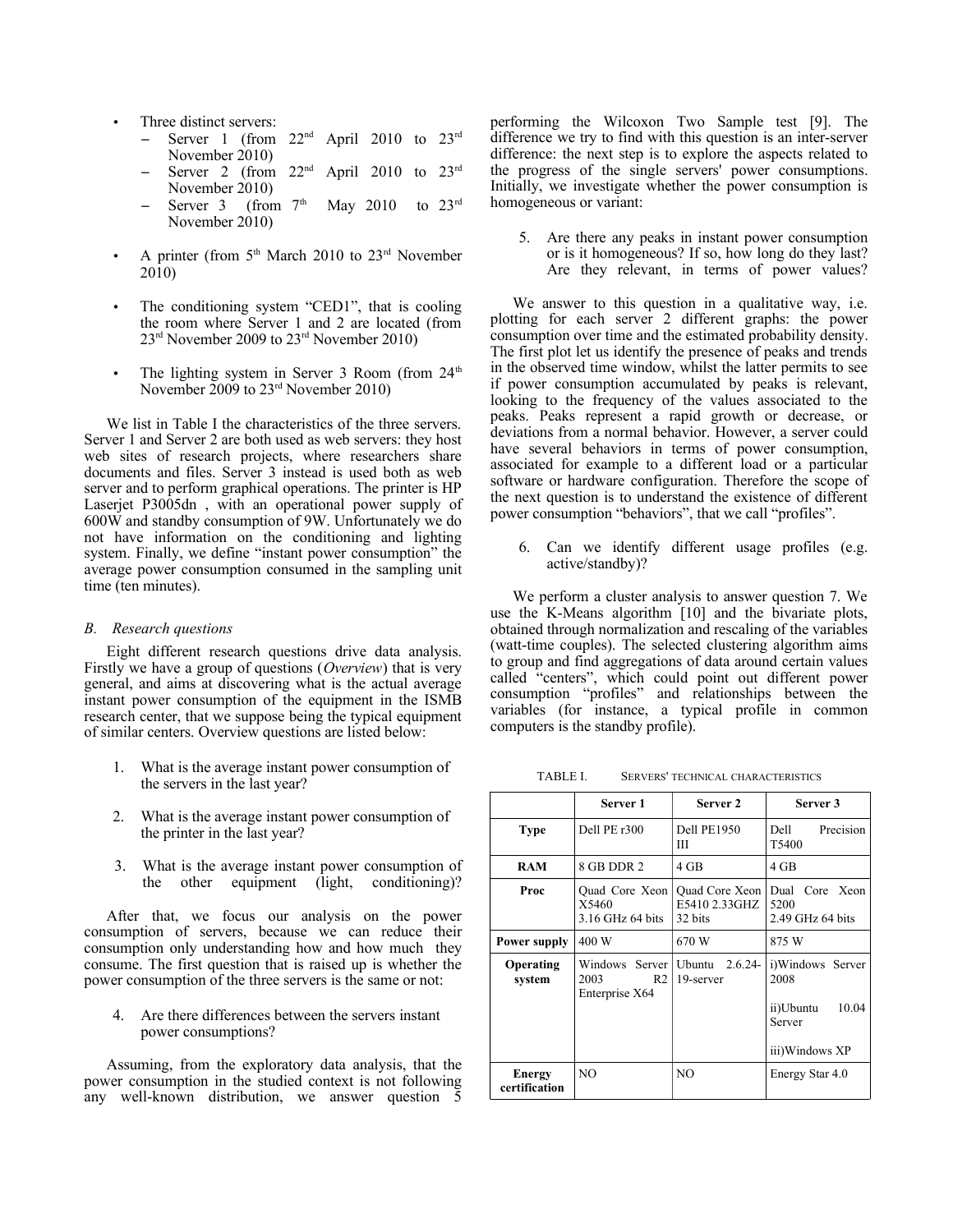The plots let us visualize and verify the clusters found. If profiles are found, it is also important to verify if they correspond to daily/nightly activities, relating, for each server, the progress of power consumption with time tables of human activities in ISMB. Hence, we plot, for each server, the power consumption in a whole day, selecting for each week of the last 3 months a random day between Tuesday, Wednesday and Thursday (we avoid week ends, Mondays and Fridays because typically in these days human activities are not representative of the typical work-day). Observing the 12 plots obtained and interviewing people working in the center, we are able to identify the time range in which the majority of activities on all the 3 servers is carried out, that is between 9 a.m. and 8 p.m. At this point, it is possible to divide data in daily and nightly consumption, and then compare the two subsets, using Wilcoxon Two Sample test, since data is not normally distributed.

Moreover, we are interested in pointing out the power consumption of each profile, in order to understand how much energy is saved/lost by applying the configurations and conditions that determine the different power profiles. This is done by tagging each observation with the profile it belongs to and then summing up the cumulated consumption. Therefore, the research question is:

7. How much total energy did servers consume in the last year in the different profiles?

Finally, the same question is replicated to the printer, that has two well-known profiles: an active profile when it is printing, and a stand-by profile when it is not.

8. How much energy can we save by turning off the printer when it doesn't work?

All questions are about power, and related data are expressed in Watt (W), exception given for RQ 7-8 that measure energy (KWh).

#### *C. Threats to validity*

The first threat of this research is an external threat: the analysis is performed on specific machines, thus generalizing these results is not possible. However, it can be possible to look at this equipment as representative of a category of equipments with similar characteristics.

Further, a derived internal threat is that the information on the technical characteristics of the IT equipment (printer, servers) and on their usage (massive, constant, etc) could be not enough to deeply motivate all the curves of the power consumption analyzed and determine with precision the impact on the measures. Therefore, the causes that we derive from the observation, can be biased.

Finally, we also identify a conclusion threat determined by the sampling time (ten minutes): as a consequence we have average values even for instant power consumption measures, and we could miss some fluctuations.

#### III. ANALYSIS RESULTS

## *A. Overview(RQ1 to RQ3)*

We provide on Table II two descriptive statistics about RQ1 to RQ4: the average instant power consumption and the index of dispersion that quantifies how much data is sparse around the mean.

#### *B. Servers (RQ4 to RQ7)*

RQ4: Are there differences between the servers instant power consumptions?

We observe in Table III that power consumptions of Server 1 is very different from the consumptions of Server 2 and 3. However, Server 2 and 3, even if similar in mean values (difference is only 8 Watts), have statistically different mean power consumptions.

RQ5: Are there any peaks in instant power consumption or is it homogeneous? If so, how long do they last? Are they relevant, in terms of power values?

Looking to the time plots, we observe for Server 1 (Figure 1) many high spikes (that reach values that are more than the 50% of the mean), two low spikes and frequent switches between low and high values. However, the index of dispersion (see Table II) is reduced, that means that the time duration of the peaks is short. For Server 2 (Figure 2), data is more concentrated around the mean value, and the peaks (3 low spikes and a dozen of high peaks) lasts for short periods of time (but longer than Server 1, as the index of dispersion suggests).

TABLE II. AVERAGE INSTANT POWER CONSUMPTION OF SELECTED DEVICES

| <b>RQ</b>      | <b>Device</b>             | <b>Average Instant</b><br>Power<br>Consumption | Index of<br>dispersion<br>(var/mean) |
|----------------|---------------------------|------------------------------------------------|--------------------------------------|
|                | Server 1                  | 108.02 W                                       | 0.55                                 |
|                | Server <sub>2</sub>       | 145.12 W                                       | 2.3                                  |
|                | Server <sub>3</sub>       | 139.63 W                                       | 22.44                                |
| $\mathfrak{D}$ | Printer                   | 13.46 W                                        | 199.95                               |
| 3              | Light (Server 3)          | 107.76 W                                       | 877.56                               |
| 4              | Conditioning (Server 1+2) | 2713.77 W                                      | 880.12                               |

TABLE III. RESULT OF WILCOXON TEST ON SERVERS INSTANT POWER **CONSUMPTIONS** 

| Comparison              | 95% Difference<br><b>Confidence Interval</b> | P- val      | Different? |  |
|-------------------------|----------------------------------------------|-------------|------------|--|
| Server 1<br>vs Server 2 | $\{-37.78, -37.68\}$                         | $< 2.2e-16$ | YES        |  |
| Server 1<br>vs Server 3 | $-47.57$ , $-47.36$ }                        | $< 2.2e-16$ | YES        |  |
| Server 2<br>vs Server3  | $\{-8.43, -8.33\}$                           | $< 2.2e-16$ | YES        |  |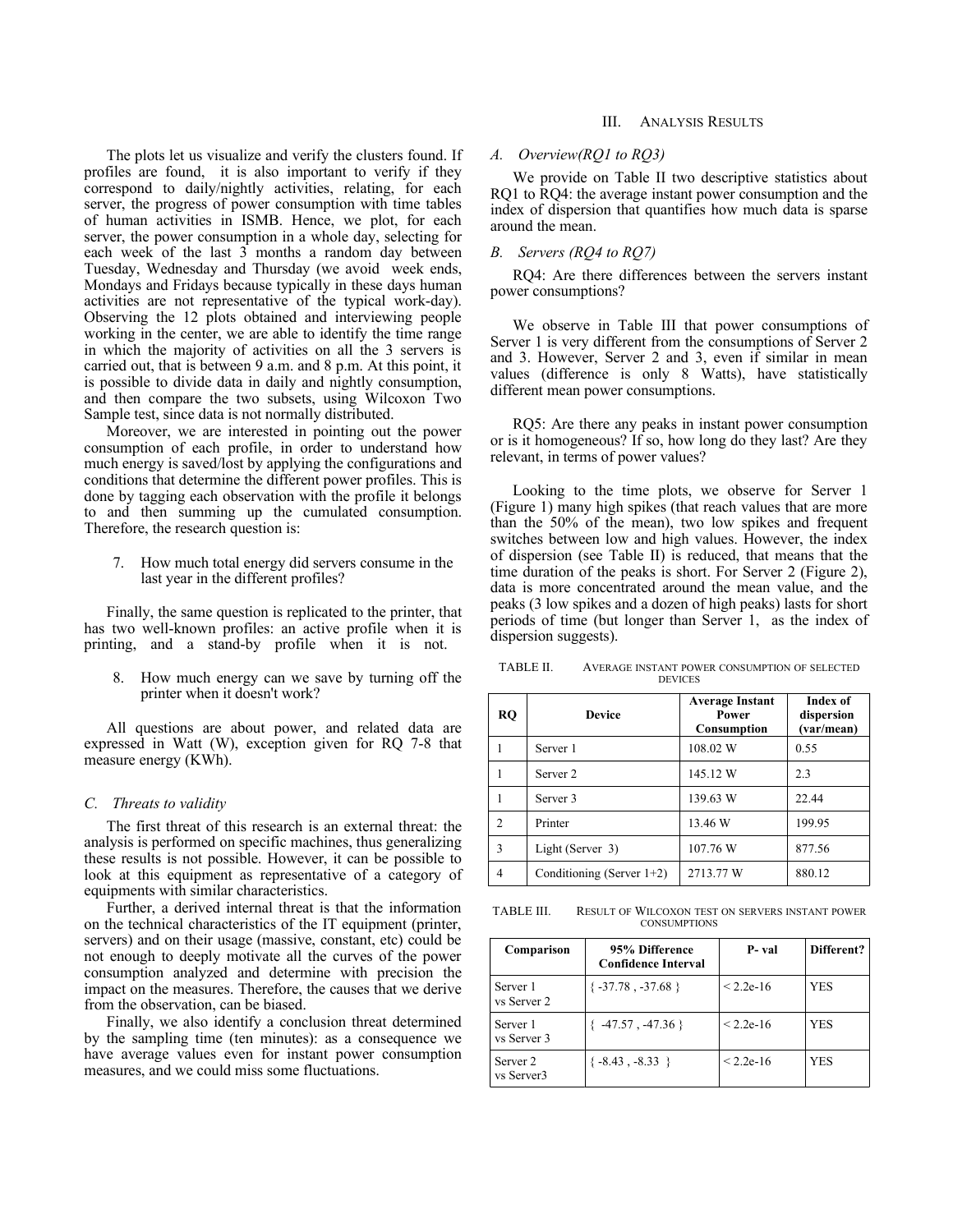

Figure 1. Instant power consumption over time (Server 1)



Figure 2. Instant power consumption over time (Server 1)



Server 3 instant power consumption over time

Figure 3. Instant power consumption over time (Server 3)

 Finally, for Server 3 (Figure 3) the situation is yet different: it has a higher consumption and many high peaks until the end of August, then lower power consumption and peaks starting from September 2010. The change in the curve has a motivation: the server was used to perform continuous intensive tasks as image processing, parallel coding and massive video/audio streaming until end of August. Then, it was used as a normal web server, as Server 1 and Server 2.

The variability of data has also the same behavior: higher until September, then reduced. Moreover, there is a very long period (about 20 days) of zero power consumption (it was powered down), followed by 4 other smaller periods of zero consumption.

Plotting instead the probability density estimation of the servers' power consumptions, we can see around which values data is concentrated, and so if peaks are relevant both in terms of power consumption and duration. Server 1 (Figure 4) has 3 main concentrations of data: the highest is around the mean value  $(\sim 108 \text{ W})$ , then there is a similar peak at about 112 W and a lower one in their middle, finally two very low peaks at the two extremes of the graph. We conclude that peaks of Server 1 are relevant in terms of duration, but not in terms of variation from the mean value. The probability function of Server 2 (Figure 5) is totally different: data is concentrated around the mean value, and the distribution is very similar to a normal distribution with very low variance. The higher index of dispersion is due to the small peak toward the 10W and the other one on the right of the mean. We observe that peaks for Server 2 are irrelevant in terms of duration, but some are quite far from the mean. Finally, we observe Server 3 in Figure 6: except the peak around the mean, the 2 big peaks ( $\sim$ 0 W and  $\sim$ 160 W) have high probabilities, whilst the small peak on the right is quite far from the mean. As a consequence, spikes of Server 3 are relevant both for time length and power consumption. This concludes the answer of RQ6.

RQ7: Can we identify different usage profiles (e.g. active/standby)?

We obtain from the K-Means algorithm 5 clusters for Server 1, 4 clusters for Server 2 and 4 Clusters for Server 3. The centers of the clusters are the following, in increasing order of power (W) :

- Server 1: 8.36, 105.23, 106.97, 109.44, 110.47
- Server 2: 14.64, 146.44, 146.68, 149.22
- Server 3: 2.80, 154.51, 160.56, 246.81

We can surely identify a "low power profile" for all the servers (the lowest-value center). Instead active profiles could be more than one, especially for Server 1 (data varies from 105 to 110 W) and Server 3 (where the difference is clear, since values go from 154 to 246 W). For this reason, we perform a further cluster analysis (Figure 7), focused just on the active profile, that allow us to gain more information. We find the following centers:

- Server 1: 104.93, 105.21, 105.92, 109.76, 111.10, 138.61
- Server 2: 146.46 , 146.63, 185.10
- Server 3 : 154.27, 160.64, 245.87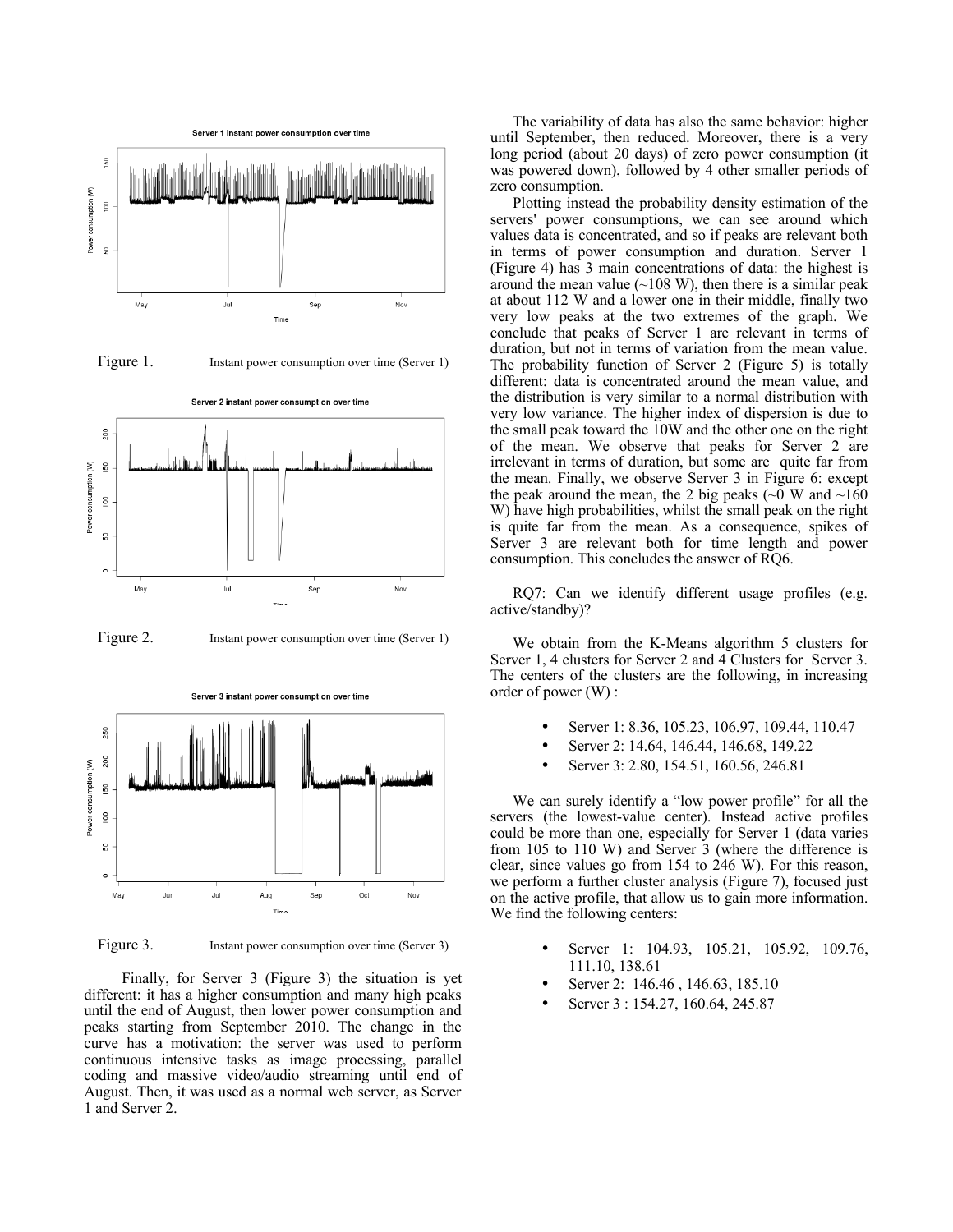

Figure 4. Probability density function estimation (Server 1)







Figure 6. Probability density function estimation (Server 3)

Reducing to significant values, we can identify for all the servers at least two different high power profiles and a low power profile: we show values in Table IV . Subsequently, we investigate whether the two high power profiles are related to the day/night human activities. Even if the Wilcoxon statistical tests (Table V) verifies the difference between daily and nightly power consumption with the standard level of confidence of 95%, this difference is in practice negligible, since it's in the order of μW for Server 1 and Server 2 and it is less then 1 W for Server 3.

## RQ8: How much total energy did servers consume in the last year in the different profiles?

The estimated cumulated energy consumption of servers in the different power profiles is shown in column "kWh" of Table VI, whilst the column "%" shows the percentage of each cumulated power with respect to the total.

## *C. Printer (RQ8)*

RQ9: How much energy can we save by turning off the printer when it doesn't work?

This is the overall data of the energy consumption of the printer in the Active – Standby profiles:

| Active: | 11.93 kWh |
|---------|-----------|
|         |           |

Standby: 21.29 kWh

The difference is important indeed, 2/3 of energy are used (wasted) in the standby mode.

| <b>Servers</b> | High power<br>profile $1(W)$ | <b>High Power</b><br>Profile 2 (W) | <b>Low Power</b><br>Profile (W) |  |
|----------------|------------------------------|------------------------------------|---------------------------------|--|
| Server 1       | ~138                         | $\sim$ 105                         | $\sim$ 8                        |  |
| Server 2       | ~185                         | ~146                               | $\sim$ 14                       |  |
| Server 3       | ~245                         | $\sim$ 160                         | $\sim$ 3                        |  |

TABLE IV. SERVERS' POWER CONSUMPTION PROFILES OBTAINED THROUGH CLUSTERING OF DATA

TABLE V. SERVERS' POWER CONSUMPTION COMPARISON BETWEEN DAY AND NIGHT

| <b>Server</b>       | 95% Diff C.I. Between<br>Day/Night (W)       | P- val      | Different? |
|---------------------|----------------------------------------------|-------------|------------|
| Server 1            | $\{-1.00 \text{ e}-05, -1.80 \text{ e}-05\}$ | 0.05        | <b>YES</b> |
| Server 2            | ${3.86 e-05}$ , 4.22 e-05}                   | 0.01        | <b>YES</b> |
| Server <sub>3</sub> | $\{0.625, 0.937\}$                           | $< 2.2e-16$ | <b>YES</b> |

TABLE VI. CUMULATIVE POWER CONSUMPTION BY PROFILES

| <b>Servers</b> | High power<br>profile 1 |               | <b>High Power</b><br>profile 2 |               | Low power<br>profile |               |
|----------------|-------------------------|---------------|--------------------------------|---------------|----------------------|---------------|
|                | kWh                     | $\frac{6}{9}$ | kWh                            | $\frac{0}{0}$ | kWh                  | $\frac{0}{0}$ |
| Server 1       | 20.37                   | 3.75          | 523.05                         | 96.21         | 0.22                 | 0.04          |
| Server 2       | 33.57                   | 4.62          | 692.2                          | 95.17         | 1.57                 | 0.22          |
| Server 3       | 89.09                   | 13.82         | 554.25                         | 85.98         | 1.29                 | 0.2           |